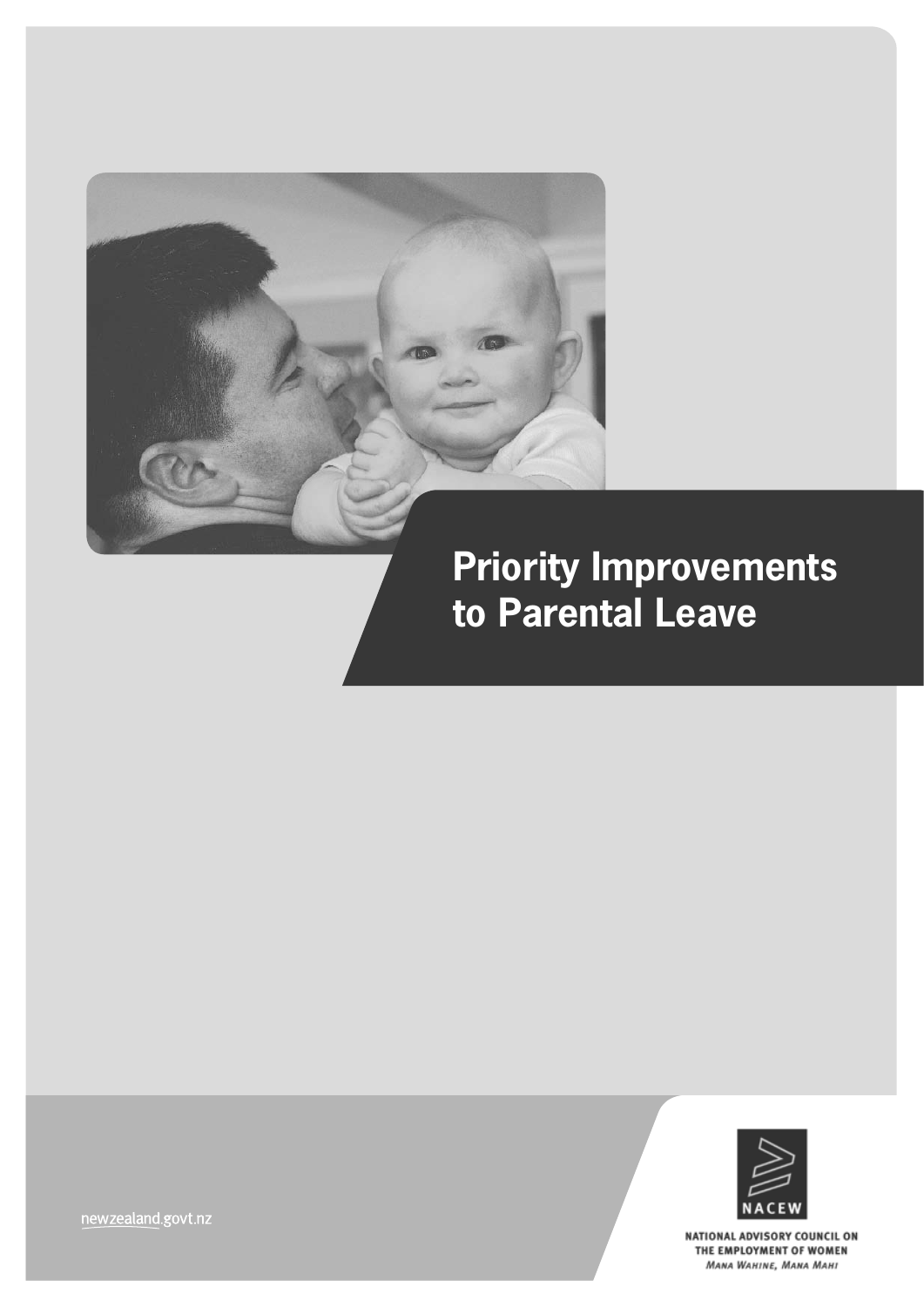**For more information on NACEW visit www.nacew.govt.nz** 



NATIONAL ADVISORY COUNCIL ON THE EMPLOYMENT OF WOMEN MANA WAHINE, MANA MAHI

newzealand.govt.nz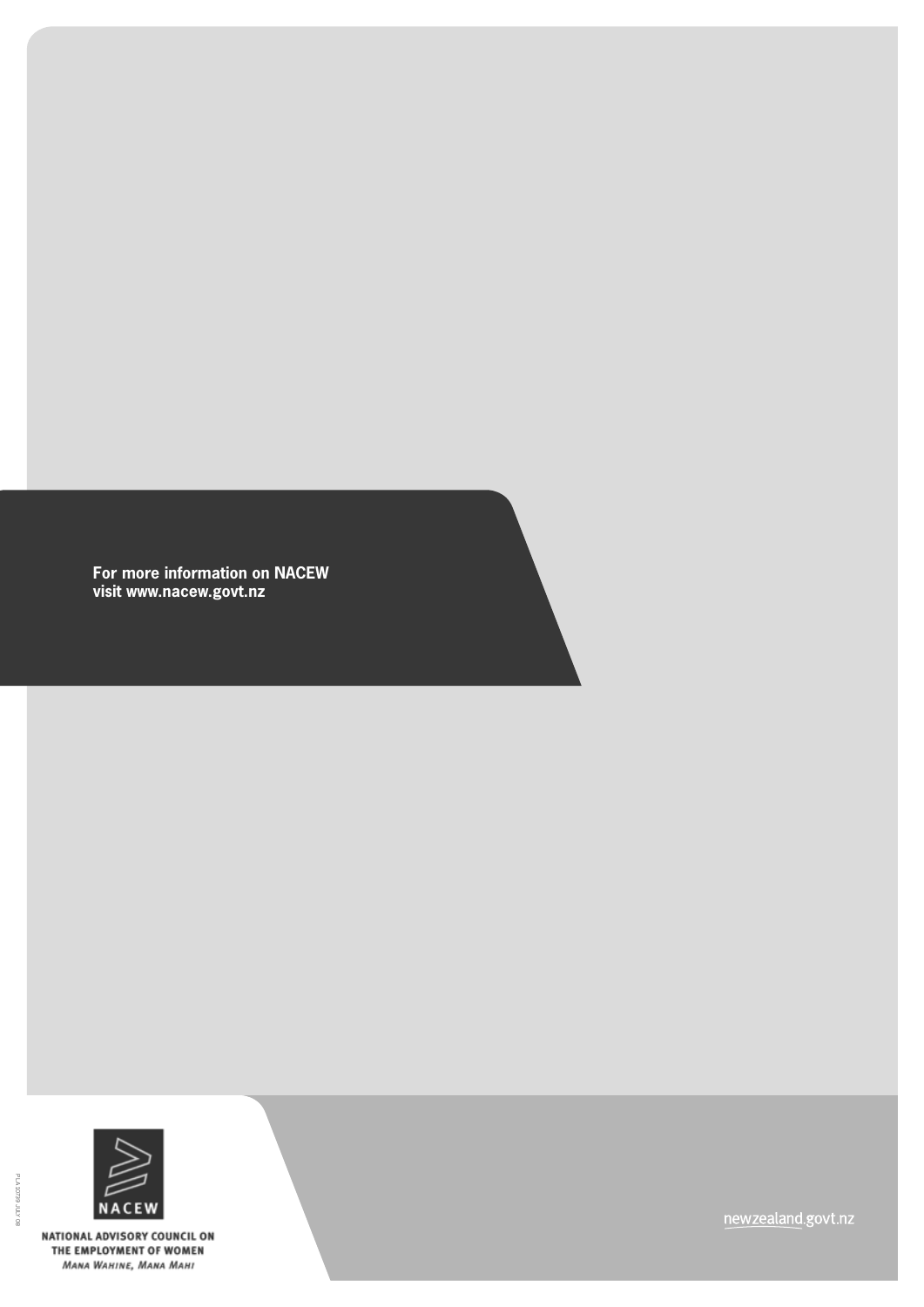#### **Acknowledgement**

Prepared for the National Advisory Council on the Employment of Women with assistance from Maire Dwyer, Report Writer.

**Disclaimer:** The Department of Labour has made every effort to ensure that the information contained in this report is reliable, but makes no guarantee of its accuracy or completeness and does not accept any liability for any errors. The Department may change the contents of this report at any time without notice.

ISBN 978-0-478-33303-9 June 2008 **© Crown copyright 2008** 

This material is Crown copyright unless otherwise stated and may be reproduced free of charge without requiring specific permission. This is subject to it being reproduced accurately and not being used in a derogatory manner or in a misleading context. The source and copyright status should be acknowledged. The permission to reproduce Crown copyright protected material does not extend to any material in this report that is identified as being the copyright of a third party.

Department of Labour PO Box 3705 Wellington New Zealand

www.dol.govt.nz

For more information about the employment of women, please visit http://www.nacew.govt.nz/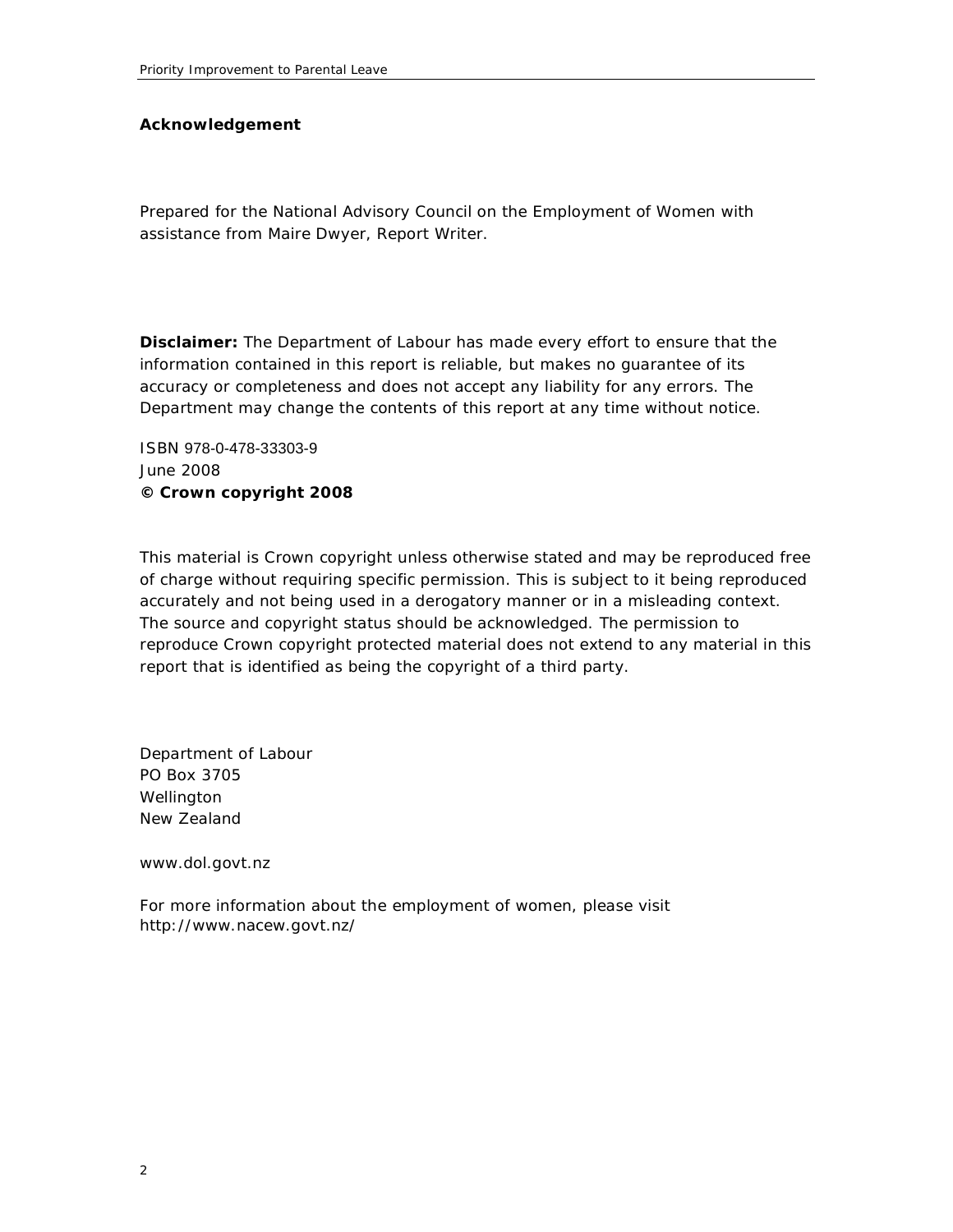### **FOREWORD**

Balancing work and caring responsibilities has been an area of ongoing concern for the National Advisory Council on the Employment of Women (NACEW). As women have become more integrated into the workforce, policies have needed to cater for these responsibilities to ensure women's labour market attachment is strong.

The Council supports current government policies such as paid parental leave, *Working for Families* tax credits, the *Choices for Living, Caring and Working* action plan and other initiatives which help parents and families find satisfaction with their work-life balance. This also opens pathways towards more equal sharing of caring responsibilities by men and women.

The parental leave scheme is a key initiative for supporting women and their babies over a critical period of their life. It allows women the time they need to bond with their babies and gives them security in knowing they can return to work after a year's leave.

In 2005/06, the government evaluated the parental leave scheme. Following this evaluation, the then Minister of Labour, Hon Ruth Dyson, asked the Council for its view on priorities for possible improvements to the parental leave scheme. The Council came up with four key criteria to improving the scheme and asked its stakeholders for feedback on its draft recommendations. The final recommendations highlight the need for a wider range of people to access the scheme, and are shown by level of priority.

Parental leave is fundamental to ensuring women's involvement in the workforce continues to strengthen. We hope that these recommendations will become a reality in the future.

Pauline A Winter

Pauline Winter Chair of the National Advisory Council on the Employment of Women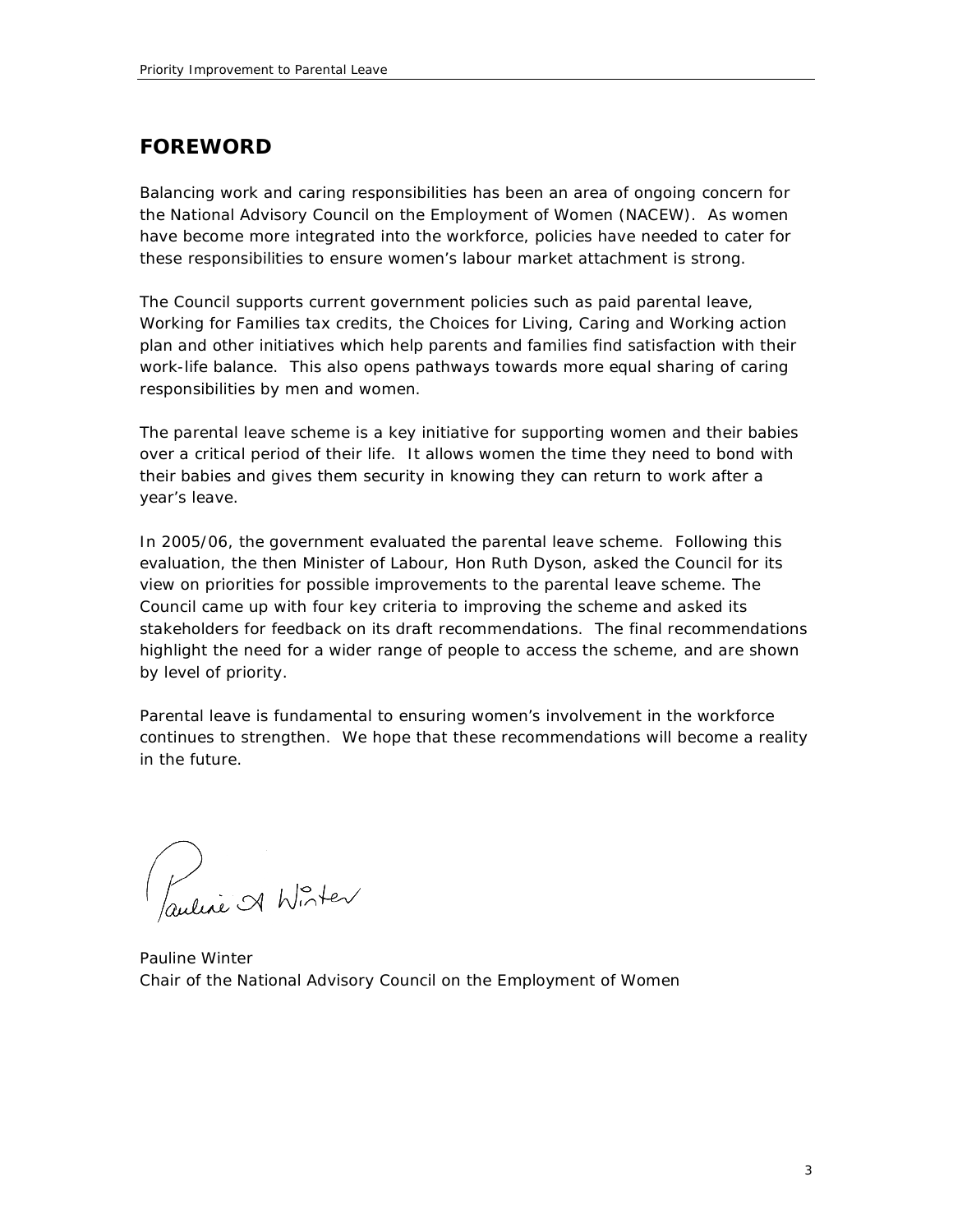# **TABLE OF CONTENTS**

| Recommendation Three: Paid Parental Leave for Fathers 11   |
|------------------------------------------------------------|
|                                                            |
|                                                            |
|                                                            |
|                                                            |
|                                                            |
|                                                            |
| APPENDIX: DRAFT RECOMMENDATIONS AND SUBMISSIONS PROCESS 15 |
|                                                            |
|                                                            |
|                                                            |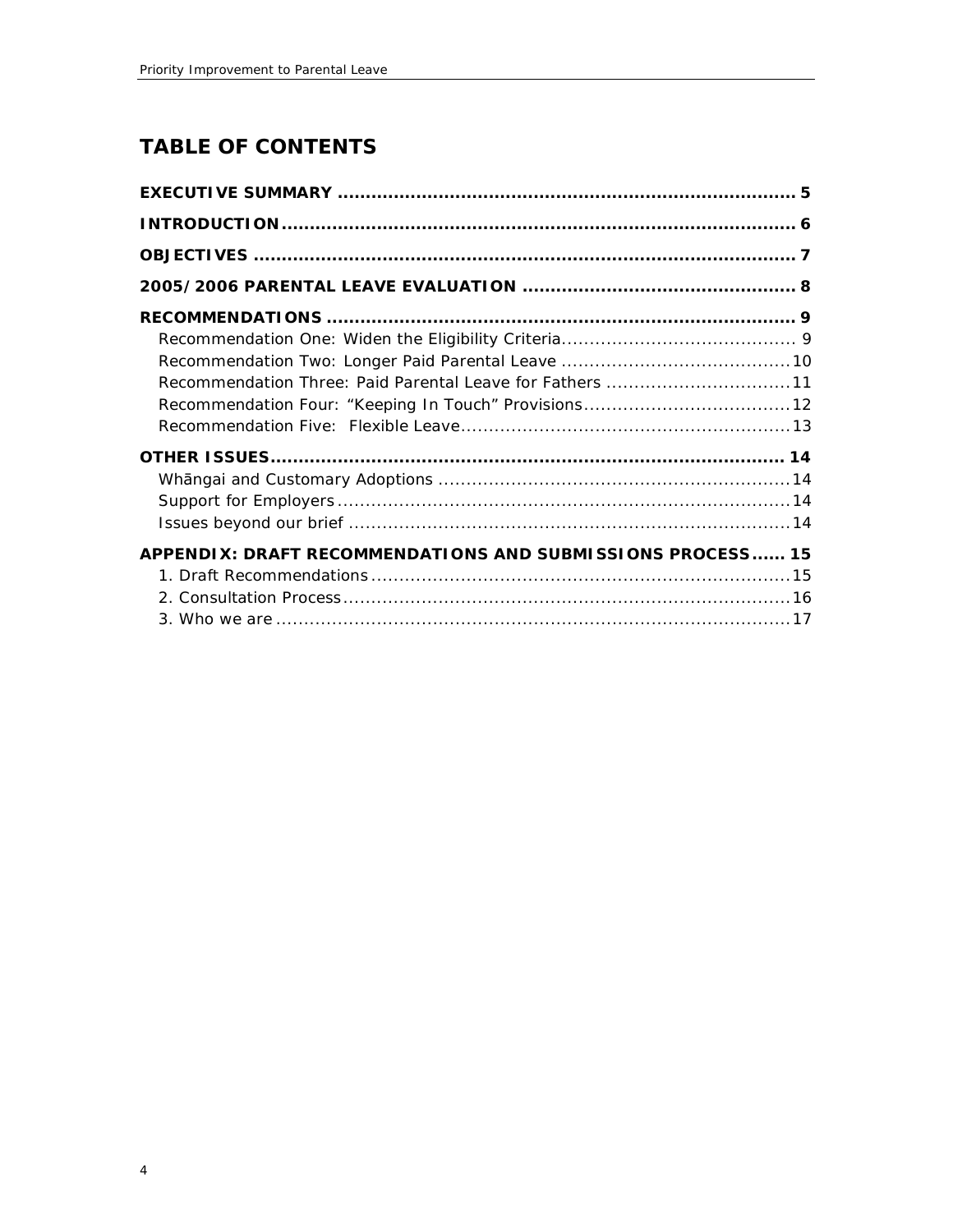## **EXECUTIVE SUMMARY**

The parental leave scheme's objectives are to support:

- qender equity within the labour market;
- **qender equity within families;**
- **I** improved health outcomes for both mother and child; and
- **·** income stability for families.

The 2005/06 evaluation of the parental leave scheme by the Department of Labour found considerable support for paid parental leave (PPL) with: an 80% take-up rate by eligible mothers; most mothers returning to the same employer following parental leave; and employers often accommodating part-time and flexible work arrangements for mothers on their return to paid work. Parents, however, are not using the full entitlement of leave available and want to take leave for twice as long as they actually do; fathers are not using the unpaid partner/paternity leave; some workers are not eligible, especially seasonal and casual workers; and employers find it difficult to manage work flows whilst staff are on leave.

NACEW's recommendations on priority improvements to parental leave will strengthen performance against the scheme's objectives. The recommendations received almost universal support from the 16 individuals and groups who responded to a short consultation.

The recommendations are to:

- *Widen the eligibility criteria* to PPL by allowing workers to achieve the qualifying hours in any number of parallel or sequential jobs.
- *Lengthen the period of PPL to one year with an extension to six months as a top priority and then increase the level of payment*. This will enable more parents to make optimal choices for their children's development. This is likely to increase the total leave taken by some parents, mothers in particular, but also supports the labour market attachment of parents in the longer-term.
- *Introduce a new PPL entitlement that is ring-fenced for fathers*. This would assist working fathers to take parental leave and support them to be more involved in the early care of their children.
- *Provide for both mother and fathers on PPL to work for a limited number of days.* Enabling parents to work for a limited number of days with their same employer whilst on PPL would make both the start of leave, and return to work, easier for both employers and employees to plan and manage.
- *Provide for flexible leave arrangements in line with decisions on the Employment Relations (Flexible Working Hours) Amendment Bill.* Flexible leave arrangements would meet parent's expressed needs regarding the balance of work and care responsibilities and support retention of staff.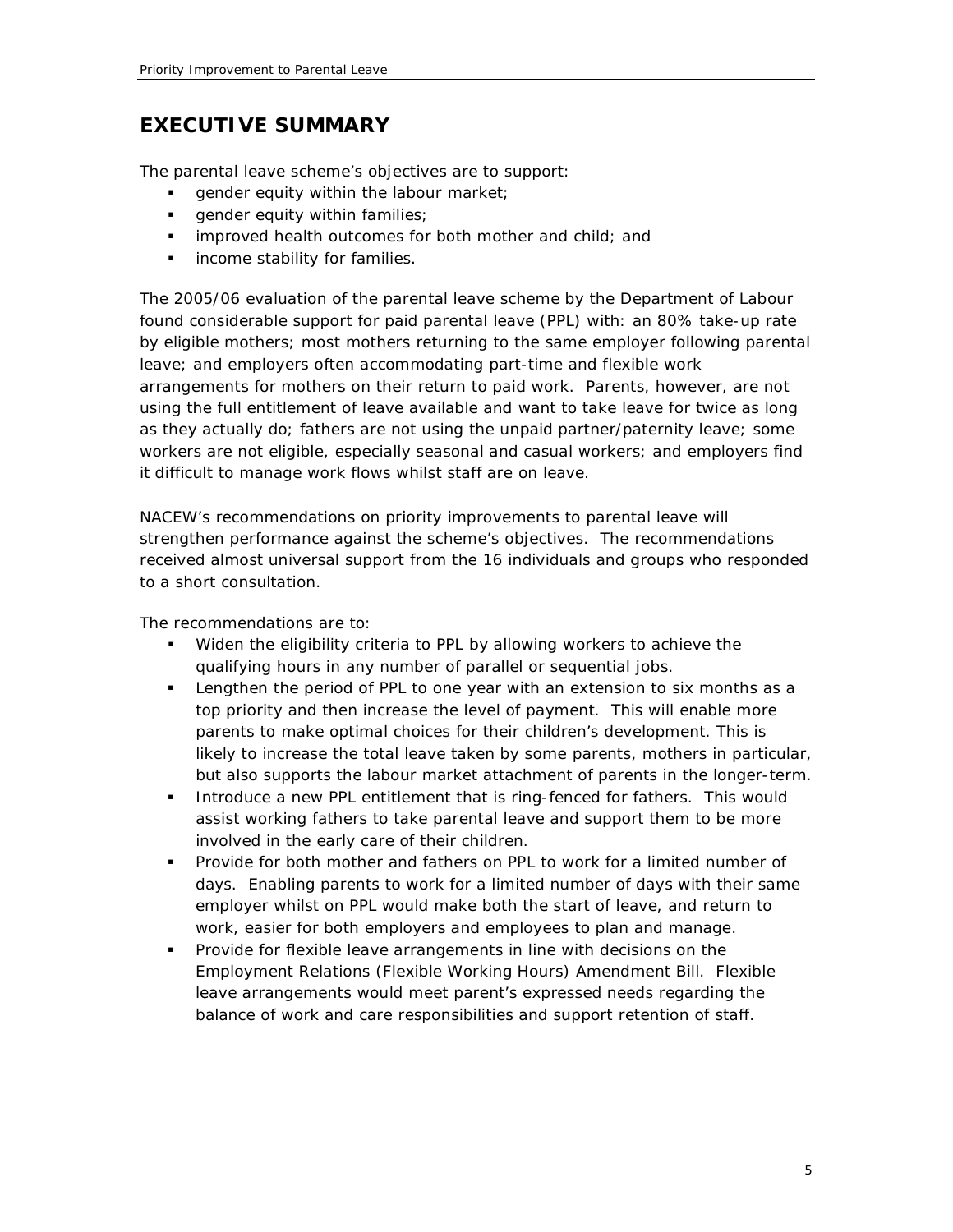## **INTRODUCTION**

This paper responds to the Minister of Labour's request for NACEW's views on priorities for possible improvements to the parental leave scheme, following the government's evaluation of the scheme in 2005/06.

The evaluation highlighted a large degree of support for PPL from parents and employers. This support provides an opportunity for government to set out a bold future path for expanding parental leave that would see New Zealand as a world leader in supporting the work-life balance choices of new parents.

Maintaining women's labour force participation is critical for the workforce of the future, and children benefit from spending time with their fathers. The recommendations will: lead to better family outcomes, support the health and wellbeing of mothers and children, encourage greater gender equity at work and within families, provide greater income stability for families, and are also likely to assist employers to manage workflow when parents are on leave.

The recommendations will also contribute to the Government priorities of:

- *Economic Transformation*, through ensuring that New Zealand employers can compete globally for prime-aged workers as the population ages;
- *Families Young and Old*, through enabling more families to benefit from the scheme and to make it easier for them to take time off work to care for infants, and more viable for fathers to share parenting and care work; and
- *National Identity*, through reinforcing New Zealand as a family-friendly country with a commitment to gender equity and child development.

The paper first considers the scheme's objectives and the findings of the evaluation. It then discusses NACEW's recommendations and how they will support the objectives of the scheme. Our final recommendations reflect both the feedback received and further deliberations on the draft recommendations.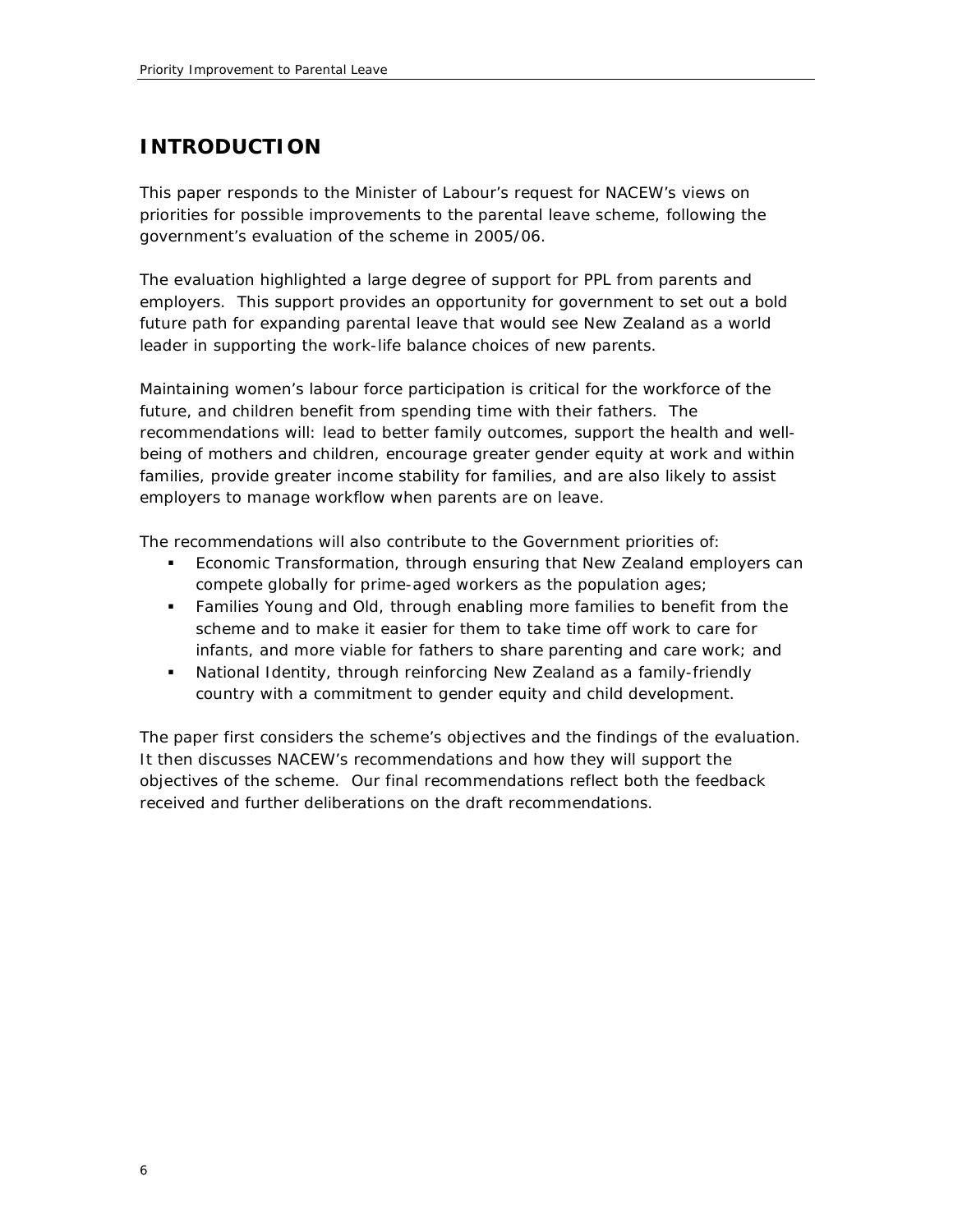# **OBJECTIVES**

The Parental Leave and Employment Protection Act 1987 provides an entitlement for women and their spouse/partners to take leave from employment on the birth or adoption of a child. Its genesis was maternity leave legislation passed in the early 1980s, which was based on an anti-discrimination and job protection framework and was confined to the first year of a child's life. Paid parental leave was introduced in 2002 and, since then, the Act has been amended twice to extend the duration of PPL, broaden the eligibility criteria, and extend PPL to self-employed parents.

The key objectives of the parental leave scheme are:

- *Gender equity within the labour market* with increased female labour force retention and the opportunity to return to paid work without disadvantage to position or pay;
- *Gender equity within families* with fathers sharing leave and caring responsibilities;
- *Improved health outcomes for both mother and child* with a mother being able to recover from childbirth, bond with a new baby and return to work without negative consequences to her health and that of her child; and
- *Income stability for families* to provide a period of financial security during the leave period.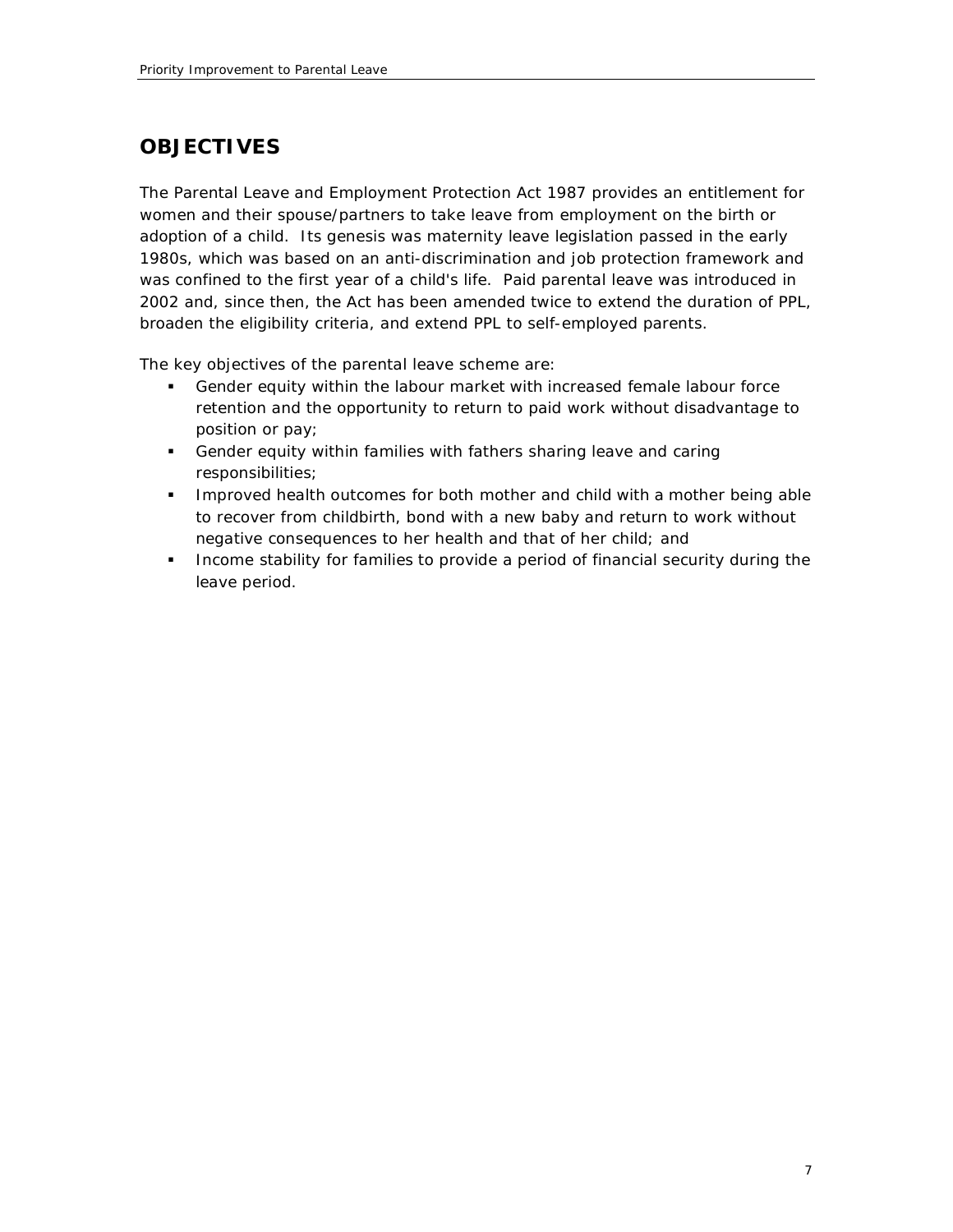# **2005/2006 PARENTAL LEAVE EVALUATION**

The evaluation explored the experiences of mothers, fathers, employers, and those ineligible for parental leave. It found that the scheme is working well, particularly in the following areas:

- 80% of eligible mothers take up PPL.
- **The scheme supports the health and well-being of mothers and their babies** on the birth of a child.
- **If provides some financial assistance during a significant period of transition** for families, and parents use PPL in conjunction with other leave, such as annual leave, to extend the overall length of time they spend on leave.
- A majority of mothers return to work after a period of leave, and the majority of those mothers return to the same employer.
- **Employers accommodate changes in mother's work arrangements after they** return to work, particularly part-time and flexible work arrangements.

The evaluation also found some areas for improvement:

- **Parents would like to take more leave. On average, mothers return to work** when their baby is six months old but would like to return when their baby is 12 months old, and fathers take two weeks leave but would like to take four weeks leave at the same time the mother is on leave.
- Parents return to work earlier than they would like due mainly to financial constraints and pressures.
- Fathers are not using the unpaid partners/paternity leave and are instead using annual leave at the time of the birth/adoption of their child.
- The eligibility criteria mean some working parents are not covered by the scheme including casual and seasonal workers and multiple job holders.
- Employers find it difficult to manage work flows when a parent is on leave, especially SMEs who tend to reallocate work amongst existing staff rather than hire temporary staff.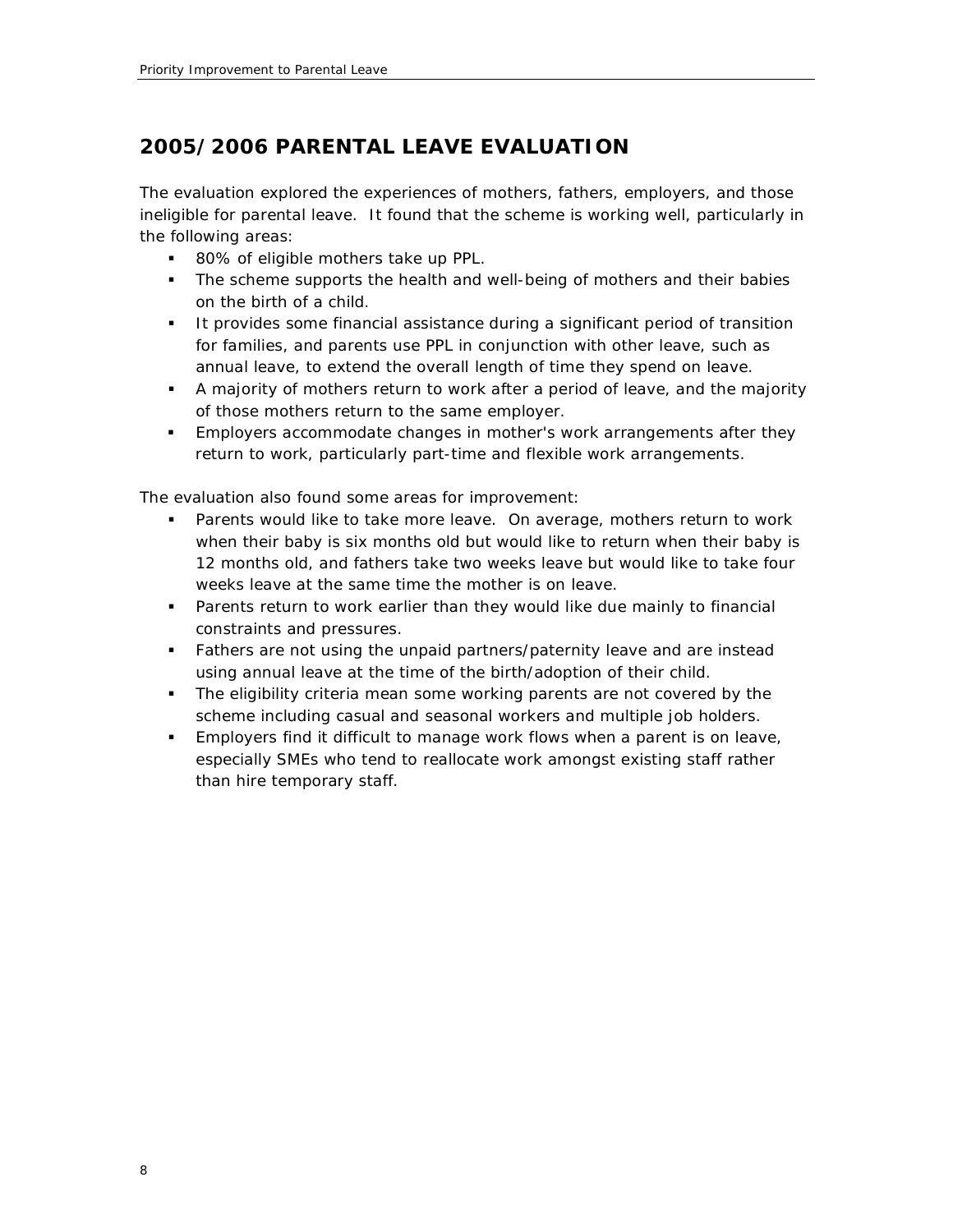### **RECOMMENDATIONS**

NACEW endorses parental leave as a key mechanism to support the work and care choices of families, and to protect the health and well-being of mothers and babies. Parental leave is an important component of a modern society and economy.

Parental leave and PPL recognise the reality that most parents of young children – 75% of women and 88% of men aged between 20-44 - are in the labour force (Census 2006). It supports them to make their best choices around balancing paid work and care responsibilities. NACEW also considers that parental leave should support labour market participation in quality work, rather than participation per se.

Apart from Australia, which provides no statutory PPL at the federal level, most countries New Zealand compares itself with, and many of those with which we compete for skilled labour, provide between 14 and 20 weeks of paid leave at higher rates than that paid in New Zealand. Norway, Sweden, Denmark and Finland offer paid maternity leave for 30 to 64 weeks, as well as paid paternity leave.

A number of countries are strengthening statutory leave policies. The overall direction of change is towards increasing the flexibility of leave entitlements that support family transitions and extending and supporting fathers' access to parental leave. As an example, the United Kingdom (UK) expanded the period of maternity pay from six to nine months in April 2007, providing a new right of up to 26 weeks of additional paternity leave, which can be paid should the mother return to work, and extended the right to request flexible work.

The draft recommendations received almost universal endorsement from the 16 groups and individuals that responded to our consultation process. The draft recommendations, and process followed, are documented in the Appendix. The recommendations are discussed in detail below in order of priority.

### **Recommendation One: Widen the Eligibility Criteria**

As a top priority, NACEW recommends that the eligibility criteria for PPL be widened to ensure coverage includes casual and seasonal workers and people with more than one job, as this group of workers falls within the population group the scheme is aiming to assist.

Widening the eligibility criteria would allow these workers, who have demonstrated workforce attachment, to access PPL. This is likely to be particularly beneficial to low income workers as the evaluation identified that low income workers were overrepresented amongst those mothers who were in work but did not qualify for paid leave. It would also enable the scheme to provide PPL to those mothers who work in casual and temporary jobs between bearing their first and subsequent child(ren). This, in turn, may help employers fill parental leave vacancies on a temporary basis.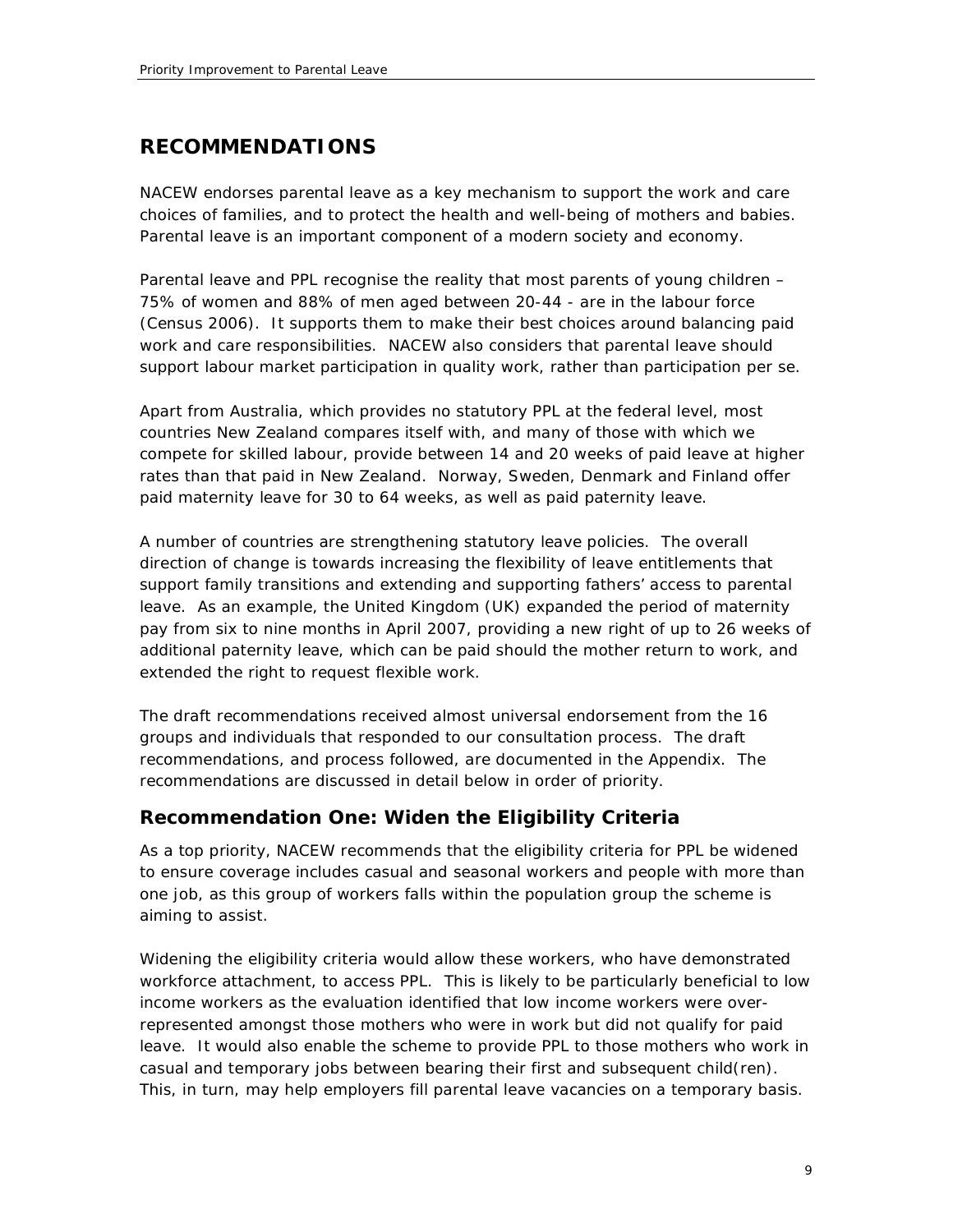This recommendation is widely supported by the groups and individuals who responded to our consultation. Rural Women New Zealand, in particular, drew attention to the low proportion of women in agriculture, horticulture and forestry currently eligible for PPL. However, Business New Zealand argued that if women with lesser labour force attachment became eligible for PPL then it may be preferable to decouple the payment from labour force participation and make the payment more like a benefit.

NACEW considers it important to include workforce attachment as a key eligibility criterion for PPL so that the scheme continues to support gender equity in the labour market. NACEW therefore supports the maintenance of the minimum labour force attachment requirement of an average of 10 hours work a week, but without the requirement for these hours to be linked to a single employer. NACEW also recommends allowing the hours worked to be averaged over a longer period to take account of transition times between jobs. The assessment for eligibility and payment level could therefore draw on any number of parallel or sequential jobs. Similar provisions already exist to enable junior doctors on rotation across several District Health Boards and teachers employed by multiple Boards of Trustees to add together their jobs to assess whether they meet the (six or 12 month) criteria for leave and payments.

NACEW does not, however, envisage obligations on the part of particular employers to keep a position open being expanded from the current criteria. This would mean that, in future, some PPL would be accessed by individuals who do not have a job being held for them. The UK has a similar payment, the Maternity Allowance, which is paid to women not qualifying for Statutory Maternity Pay, but who have been employed or self-employed for at least 26 of the 66 weeks before the expected birth date and have earned a specified minimum average weekly income. In New Zealand's case, NACEW sees it as preferable to widen the eligibility criteria for PPL, rather than setting up a separate system. It may, however, be more practical to capture eligibility through a minimum earnings specification rather than a minimum number of hours worked.

### **Recommendation Two: Longer Paid Parental Leave**

NACEW recommends the length of PPL is increased to one year, with the PPL being increased to six months as an urgent priority, and then to increase the level of payment over time. This would: support child development; meet parents stated preferences to be able to take longer periods of leave than they can currently afford; support the labour market participation and care choices of parents; and provide a greater degree of income support for families during a period of significant transition. Increasing the level of payment would also encourage fathers to take more leave and better enable mothers to maintain their labour market attachment, and in turn, this would contribute to pay and employment equity for women.

There is considerable support for a longer period of PPL. International evidence on nutrition supports the Ministry of Health recommendation that infants should be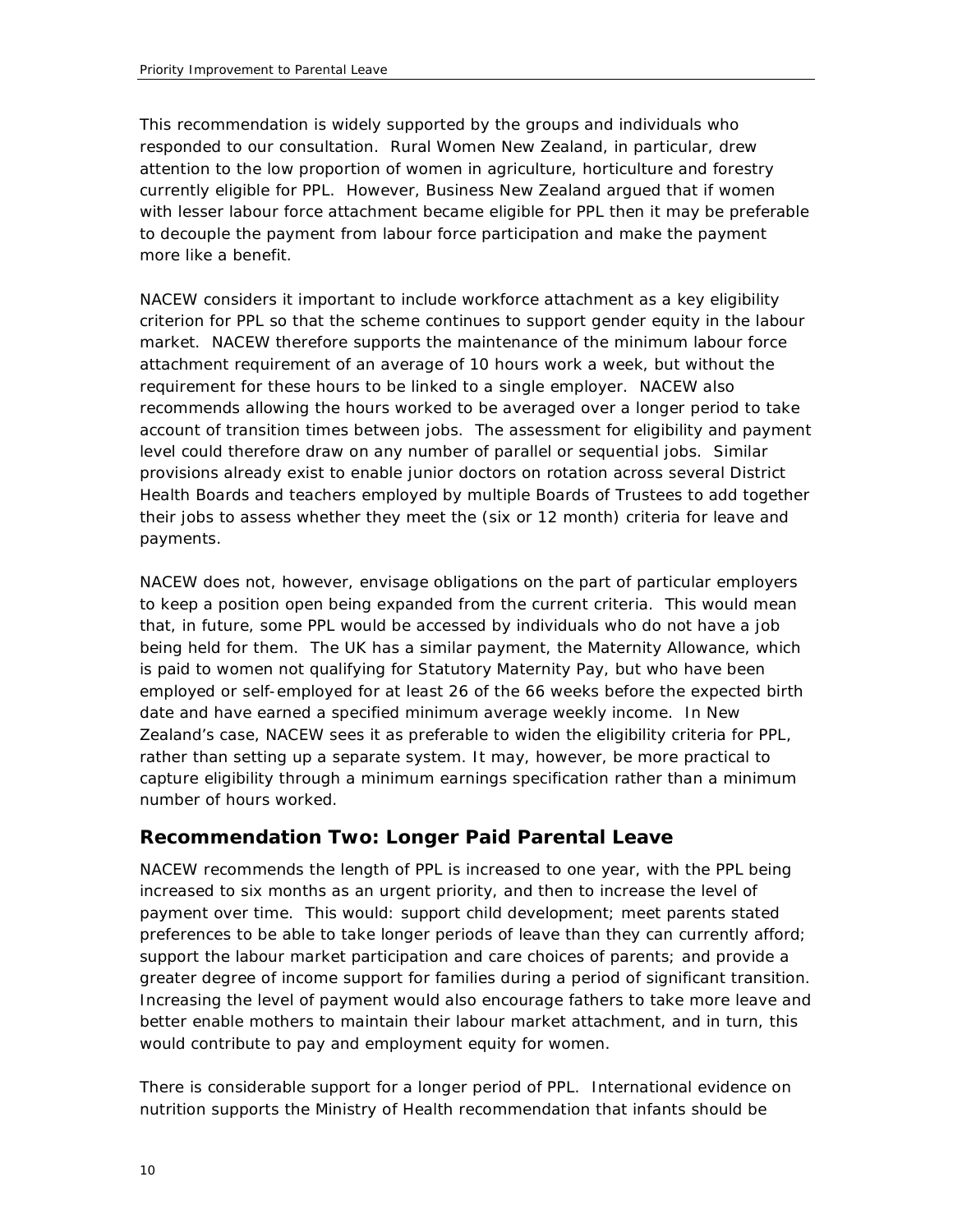$\overline{a}$ 

breastfed exclusively up to six months of age. Continued breastfeeding is valuable as a complementary food source for up to two years or beyond. There is a growing body of evidence indicating that one to one parental care of babies pays dividends in terms of their physical, emotional and psychological development and that this may be the optimal care arrangement for most children and parents for the first year of the child's life.

The parental leave evaluation found that, on average, mothers returned to work after six month's leave but most wanted to return when their baby was 12 months old. The biggest barrier to taking a longer period of leave was financial. Mervyl McPherson's recent qualitative research for the Families Commission<sup>1</sup> similarly found from interviews with 40 mothers, that they generally believed that babies up to one year old are best cared for by their parents.

The vast majority of the groups and individuals who made submissions on our draft recommendations supported the extension of PPL to one year; the Women's Health Action Trust and Parents Centres NZ Inc were strongly in support of at least one year's paid leave to facilitate ideal breast-feeding arrangements, and another submission advocated extending leave to fit with the growing evidence on the developmental benefits.

Business New Zealand expressed concern over the impact of introducing longer leave at a period when skills are in short supply and on whether such extended leave would result in more mothers leaving the workforce, or extensive absences where parents had their children close together. For NACEW, these concerns highlight the importance of enabling fathers to share parental leave and therefore spread the leave taking across a wider range of workplaces and industries. This, in turn, will enable mothers and fathers to meet their aspirations for more shared parenting. Granting longer leave is likely to decrease the time some mothers spend in paid work (by making it viable for them to take longer leave) but increase the job retention of mothers who currently resign. We cannot tell what the net effect is likely to be from current data.

### **Recommendation Three: Paid Parental Leave for Fathers**

NACEW recommends that there is a new PPL entitlement, separate to the entitlements for mothers (that can be shared), that is ring-fenced for fathers. This would support greater choice for parents and gender equity in the home. It would assist working fathers to take leave irrespective of whether the mother has an entitlement to PPL, and support fathers to be more involved in the early care of their children.

<sup>&</sup>lt;sup>1</sup> McPherson, Mervyl (2006) New Zealand Cultural Norms of Parenting and Childcare and how these relate to Labour Force Participation Decisions and Requirements: Report of qualitative interviews with 40 mothers Families Commission , Blue Skies Fund 14/06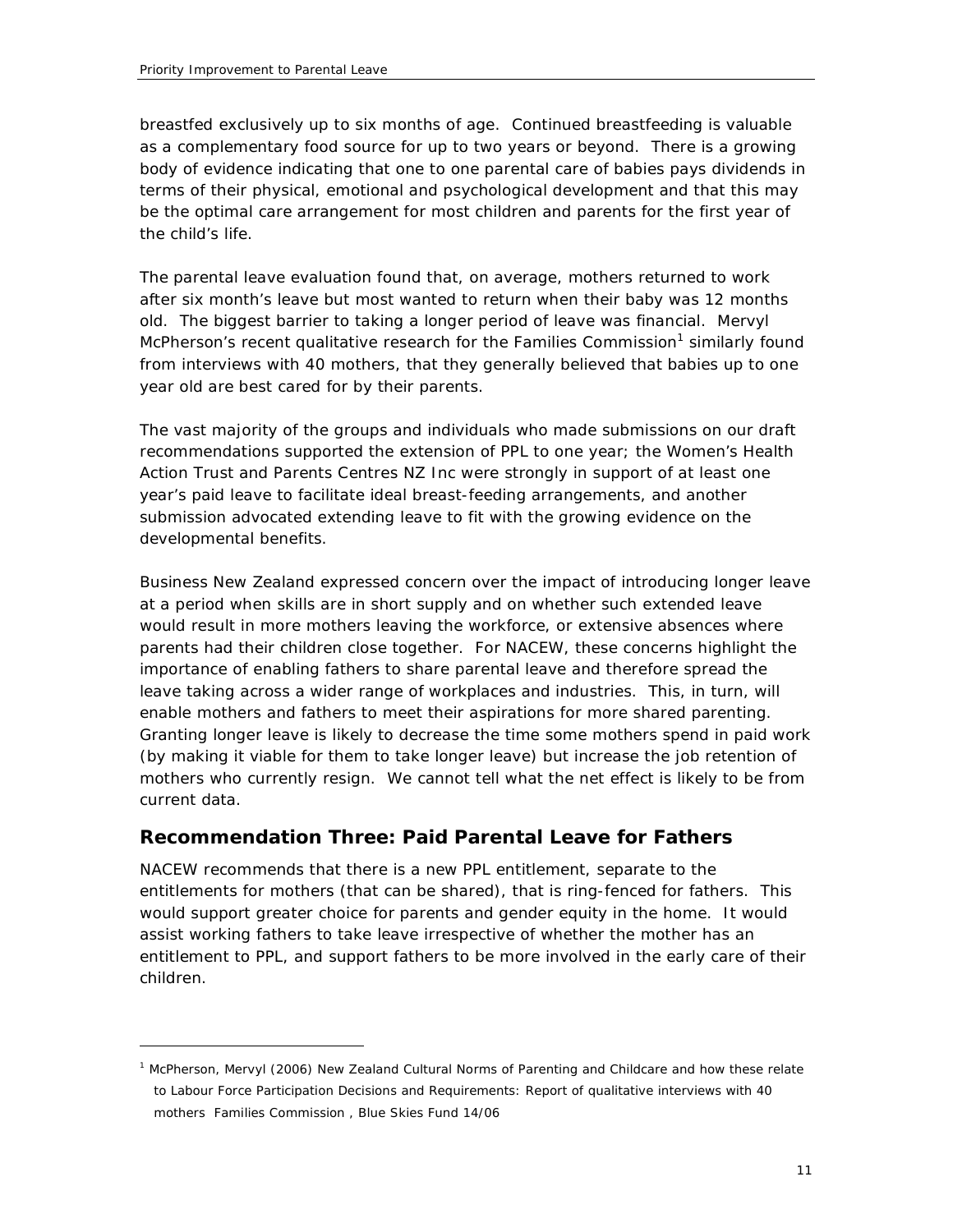There is a sizeable gap between the aspirations of parents that fathers spend more time caring for their children<sup>2</sup>, and the actual time fathers spend with their babies and children. The evaluation found fathers take an average of two weeks leave at the time of the birth of their child (typically annual leave) but would like to take four weeks leave instead. The evaluation also found that most mothers preferred to use the PPL themselves because it occurred during the first few months of a baby's life when health and bonding are critical considerations, and that this preference was supported by fathers.

Workplaces are less open to fathers taking parental leave in comparison to mothers. The evaluation found that fathers experienced workplaces being supportive about changed work patterns around the time of the birth, but not necessarily for longer term changes.

A forthcoming literature review notes that parental leave provisions by men are highest in countries such as Sweden, Norway and Denmark which have higher levels of PPL and leave that is allocated to fathers only. The authors of the study say such leave "sends a signal that paternal leave-taking is valued and encouraged" and that, in Norway, fathers' take-up of parental leave increased from 5% to 70% following implementation of the use-or-lose paternal leave policy.<sup>3</sup> The survey of fathers undertaken within the parental leave evaluation indicated that, if there was PPL specifically for fathers, half would take this up<sup>4</sup>.

NACEW believes the time is right for action to enable men to more easily take PPL, and thereby progress the passage to greater gender equity at home and at work. Because of the reluctance of many employers to recognise fathers' parental leave aspirations, and because in many families fathers taking paid or unpaid leave entails a greater financial sacrifice, NACEW considers this leave must be ring-fenced to be effective, and believe that the policy reasons for this are sufficiently robust to justify a specific, gendered provision.

Over time, the financial disincentive to men taking PPL will reduce with the narrowing of the gender pay gap, and the gap between the level of PPL and work income. Social and workplace barriers will reduce as men taking PPL becomes more common.

### **Recommendation Four: "Keeping In Touch" Provisions**

NACEW recommends that mothers and fathers are permitted to work for a limited number of days for their same employer while they are on PPL without losing their payment. This would enable these workers to, for example, complete a handover or

 $\overline{a}$ 

<sup>2</sup> Ministry of Social Development (2006) *Work, Family and Parenting Study* found that 92% of parents in the survey agreed that a father should be as much involved in the case of his children as the mother

<sup>3</sup> Gornick and Meyer (2003) *Families that work. Policies for reconciling parenthood and employment,*  Russell Sage Foundation cited in EEO Trust, forthcoming, *Men and Work-life Balance: A review*

<sup>4</sup> Department of Labour (2007) *Parental Leave in New Zealand: 2005/2006 Evaluation,* May 2007, p61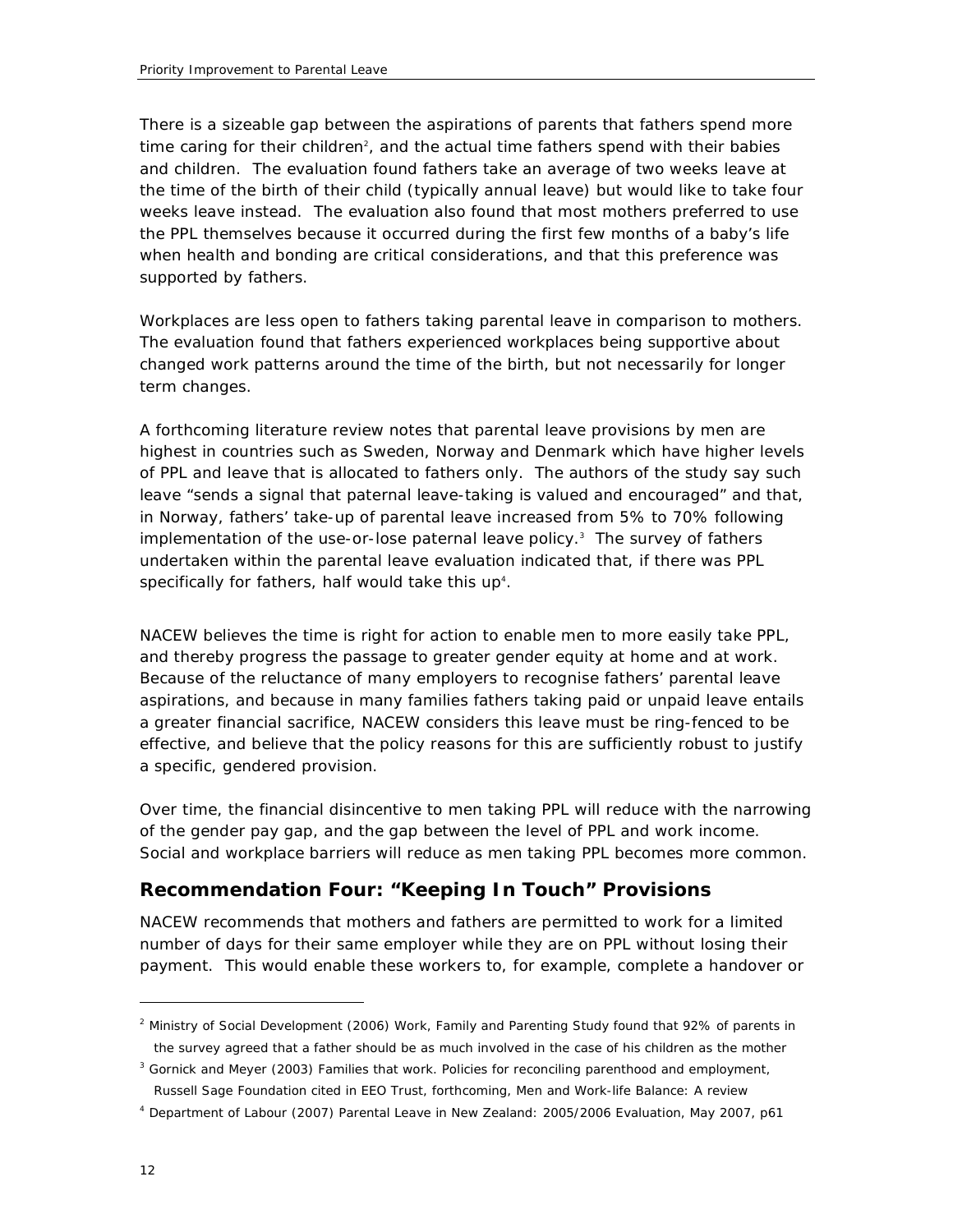to undertake training. This would make both the start of leave, and return to work, easier for both employers and employees to manage.

The UK's *Keeping in Touch* provisions, which enable parents on PPL to work up to 10 days whilst they are taking this leave, provide a useful model for developing such provisions in New Zealand. This number of days would provide enough time for parents to have an option to return to work for important training events, handovers, and planning sessions without being expected to do this for no pay, or forfeiting PPL. Employment for up to 10 days would be subject to a negotiated agreement between the employer and employee.

### **Recommendation Five: Flexible Leave**

NACEW strongly supports more flexible options for taking parental leave and for enabling it to be taken on a part-time basis. The evaluation found that many mothers negotiated a return to work on a part-time or flexible basis with their employers. The extension of the period of PPL opens up the possibility of a phased return to full-time work, or the sharing of PPL between both parents; both of which could only occur if there are provisions for combining paid leave and paid work. In New Zealand, several surveys have identified that both mothers and fathers want more flexible work arrangements. Labour force participation is also likely to be higher with more flexibility in work arrangements.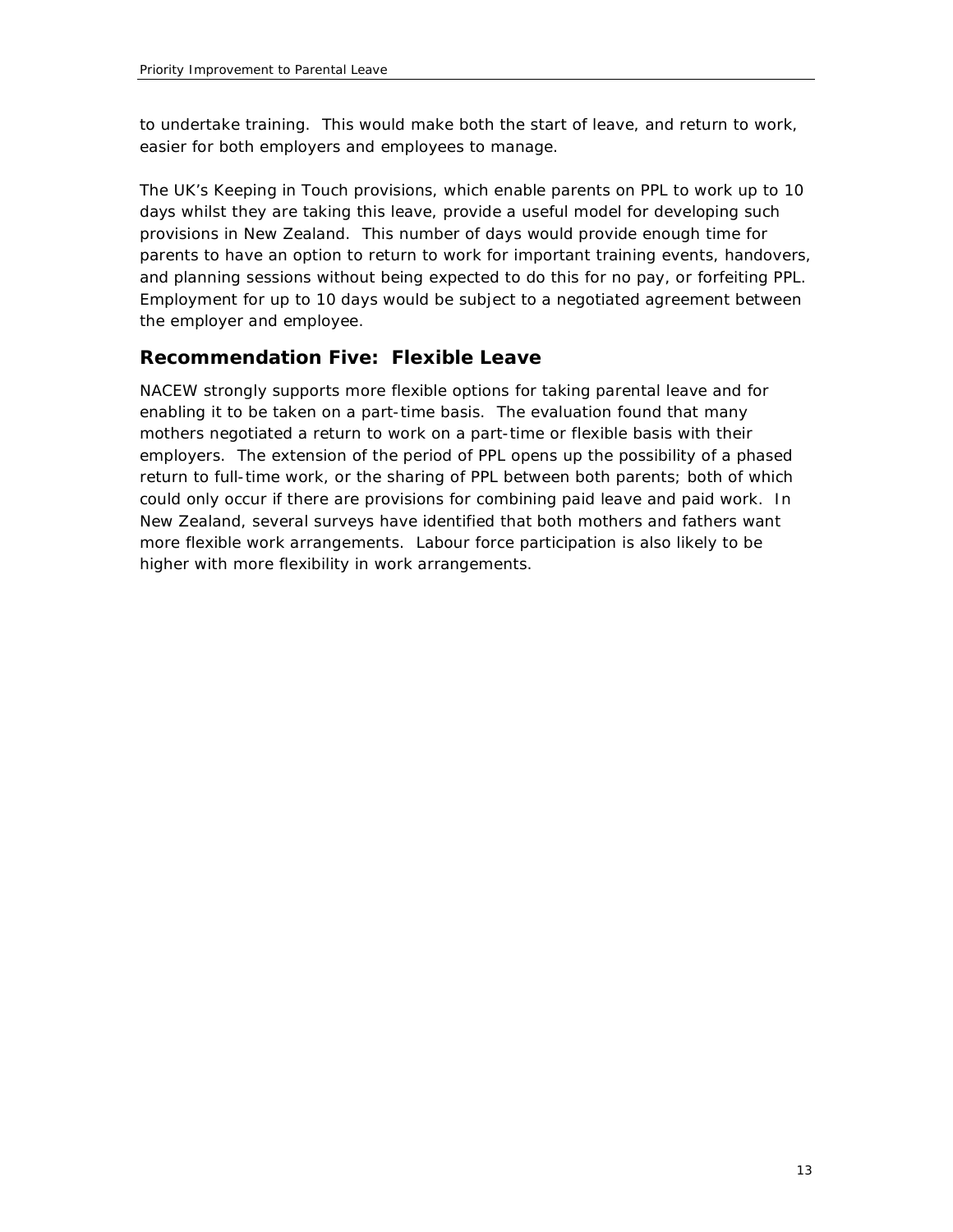# **OTHER ISSUES**

### **Whngai and Customary Adoptions**

NACEW considered recommending that PPL was extended to cover workers adopting children through a whangai or customary adoption. We note that when the Social Services Select Committee that considered the Parental Leave and Employment Protection (Paid Parental Leave) Amendment Bill 2002, it reported there was insufficient information available for decisions to be made about extending eligibility to PPL to include 'whangai' and other similar arrangements. At that time, it was envisaged that the information would be gathered and the issue would be reconsidered during the one year review of the effects and implementation of PPL.

NACEW considers that the numeric significance of whangai and customary adoptions, and the question of whether there is an appropriate contractual basis that can be developed to enable these adoptions of infants to qualify adopting parents for PPL and job retention on the same basis as statutory adoption, ought to be further investigated in order to ensure that the PPL provisions are inclusive.

### **Support for Employers**

The evaluation found it is difficult for employers to manage work flows when a parent is on leave, especially SMEs who tend to reallocate work amongst existing staff rather than hire temporary staff.

NACEW considers its recommendations of establishing "Keeping in Touch" provisions and widening the eligibility criteria to cover workers on short term contracts, should make staffing issues easier for employers to manage. NACEW also recommends that discussions are held with the business community and its organisations such as the Chambers of Commerce, Business NZ and equity focussed groups such as the EEO Trust, to assess the best options to better support business.

A range of factors point to greater diversity and more flexibility being important characteristics of New Zealand's future workforce and with parental leave, there is an opportunity to support successful approaches to managing diversity and flexibility with a policy setting that many employers can see as benefiting them through assisting the retention of their valued employees. Part of achieving effective support will involve change in attitudes. Research by the EEO Trust with employers has found that workplace culture has a strong impact on parents' use of parental leave.

### **Issues beyond our brief**

Some of the submissions we received raised other issues that we saw as tangential to the scope of NACEW's consultation on how parental leave provisions could be improved to more effectively deliver on the government objectives for the programme. We have summarised these points in Appendix 2 for your information.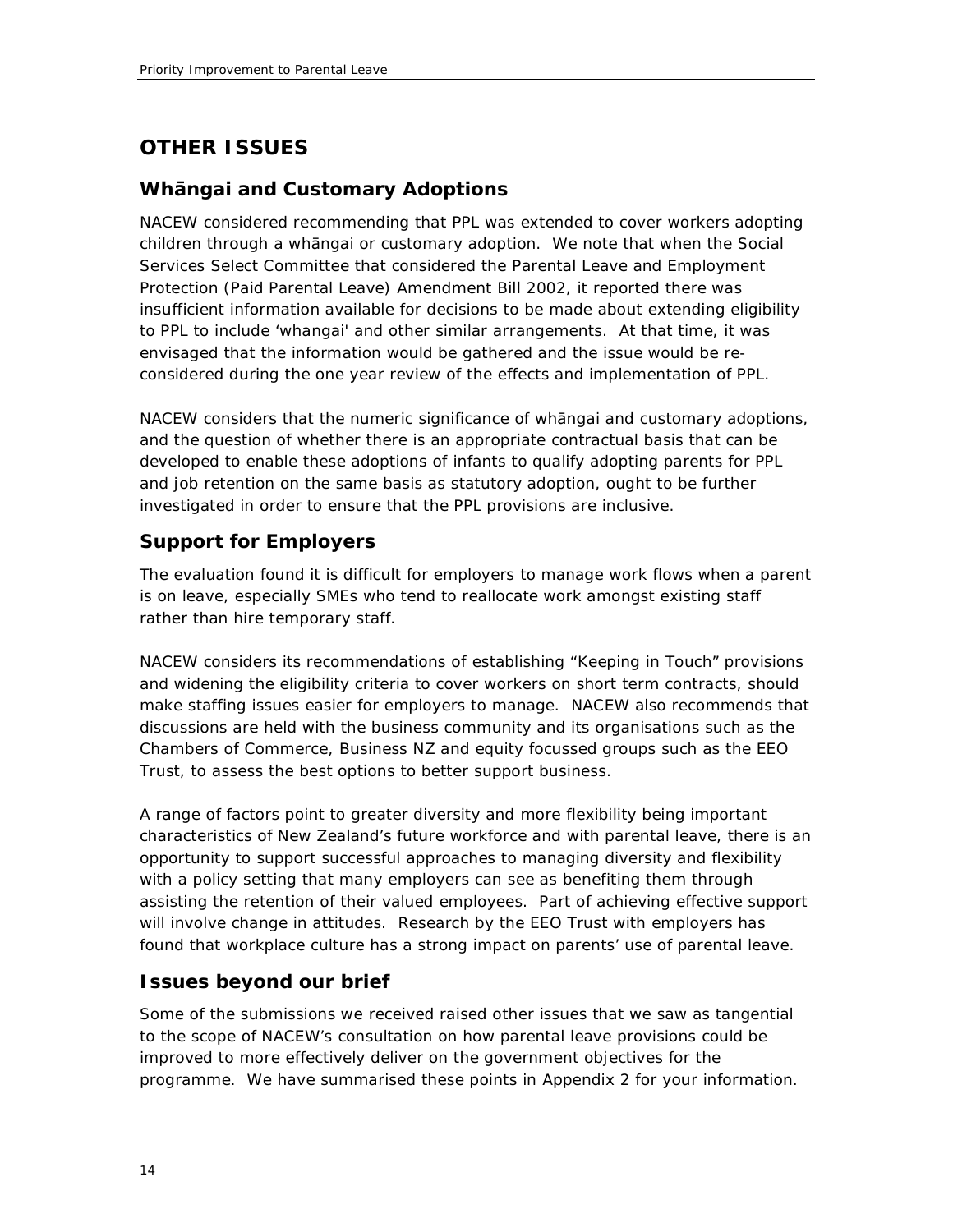# **APPENDIX: DRAFT RECOMMENDATIONS AND SUBMISSIONS PROCESS**

Following the release of the government's parental leave evaluation in May 2007, NACEW agreed on five key recommendations for priority improvements to the scheme. NACEW sought agreement from the Minister for their recommendations to be circulated to partner and other key organisations for comment before being finalised. The objective of the consultation was to test the level of support for the recommendations and to report on this to the Minister in July.

### **1. Draft Recommendations**

Given the findings of the evaluation and international evidence, NACEW proposes to recommend to the Minister of Labour that priority is given to improving the scheme in the following ways:

#### *Wider eligibility criteria*

Recommendation - Widen the eligibility criteria for paid parental leave to the following groups of workers:

- more casual and seasonal workers and people with more than one job
- whangai and customary adoptions.

*Objective* - This would allow more workers who have demonstrated workforce attachment to access the parental leave scheme. The parental leave payment would be particularly beneficial to the low income workers in these groups. It would also provide for a greater diversity of family caring arrangements.

#### *Paid parental leave entitlement for fathers*

*Recommendation* - Ring fence some paid parental leave solely for use by fathers/partners. This would be in addition to entitlements for mothers which can be shared.

*Objective* - This would support greater choice for parents and gender equity in the home. It would assist working fathers to take leave irrespective of whether the mother has an entitlement to paid parental leave, and support fathers to be more involved in the early care of their children. Both mothers and fathers indicated they wanted this in the evaluation.

#### *Flexible leave*

*Recommendation* - More flexible options for taking parental leave, for example, parents can take leave together, or one after the other, or leave can be taken on a part-time basis up to a certain point in time such as when the child turns three years old. This could include allowing a parent to work for a limited number of days while they are on paid leave without losing their payment, for example, to complete a handover or to undertake training.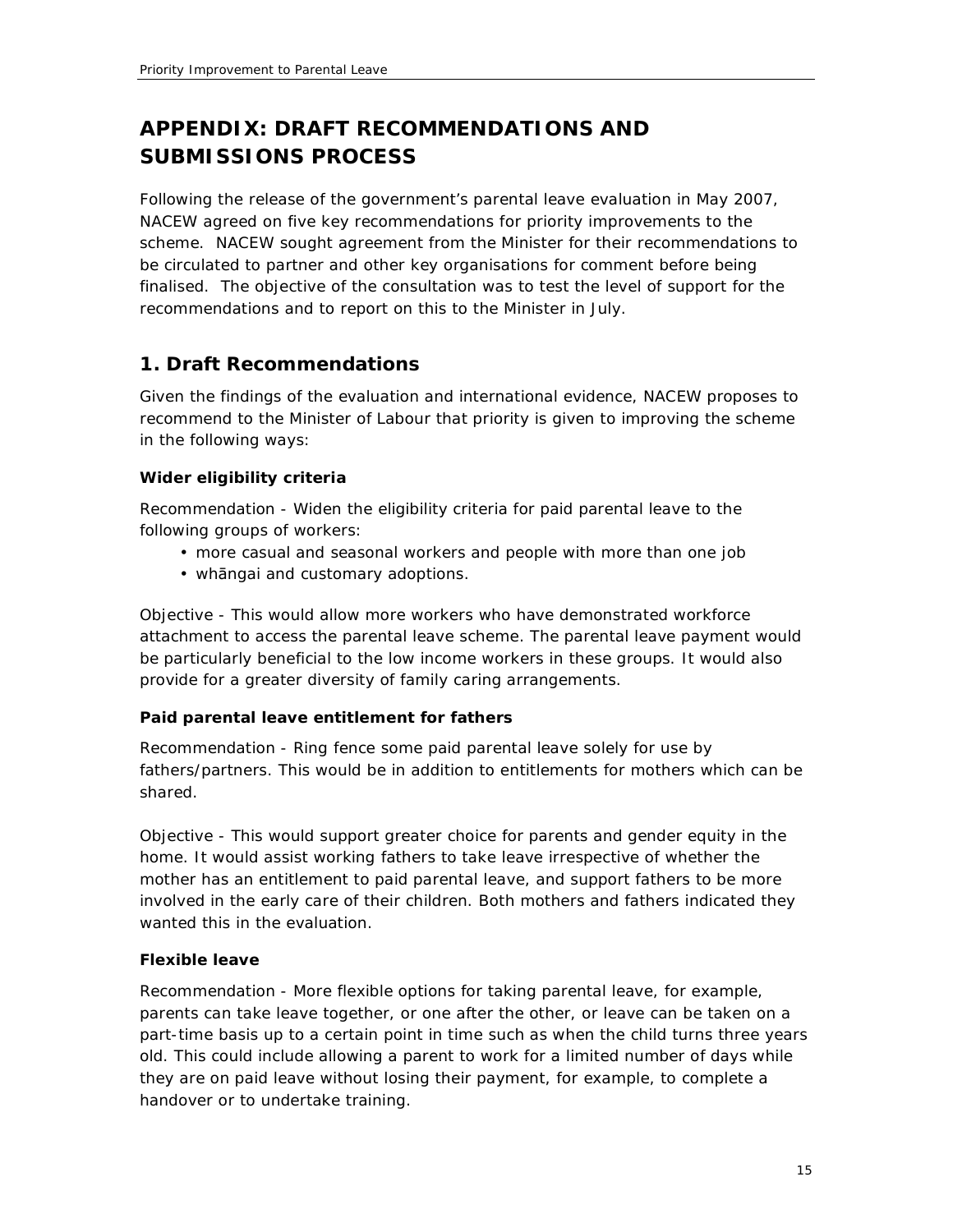*Objective* - This would support the labour market participation and care choices of parents, allow parents to spread their leave for longer until their child(ren) are able to access more affordable childcare, and make both the start and the return to work easier to manage for both employees and employers. It is also consistent with employer support for the provision of quality flexible work.

#### *Longer leave*

*Recommendation* - Increase the length of PPL to one year as a first step, and then increase the level of payment.

*Objective* - This would meet parents stated preferences to be able to take longer periods of leave than they can currently afford; support the labour market participation and care choices of parents; and provide a greater degree of income support for families during a period of significant transition. Increasing the level of payment would also encourage fathers to take more leave to share in their caring responsibilities, allowing mothers to maintain their labour market attachment should they choose to and in turn contribute to pay equity for women.

#### *Employers*

*Recommendation* - Find ways to support employers manage workflow when an employee is on parental leave. This may not require legislative change.

*Objective* - This would help employers to manage their obligations under the Act and support the parental leave scheme to operate flexibly for both employers and employees. This in turn would allow parents to return to work at a time that meets their needs without disadvantage to their position or pay.

#### **2. Consultation Process**

NACEW identified the following groups as likely to have a key interest in amendments to parental leave; Women's Lawyers Associations, New Zealand Law Society's Women's Consultative Group, Women's Health Action Trust, EEO Trust, HRINZ, NZCTU, Business New Zealand, and Business and Professional Women New Zealand. Following the release of the 2005/06 parental leave evaluation in May 2007, NACEW sent its members information for their wider networks and also contacted its partner organisations (Maori Women's Welfare League, PACIFICA, Rural Women New Zealand, National Council of Women of New Zealand, and YWCA). Thirty-six organisations and individuals were contacted in total.

The timeframe for the process was constrained to two weeks due to the limited time between the public release of the parental leave evaluation and the deadline for reporting back to Cabinet. Given the timeframe, NACEW was pleased with the number and quality of the submissions it received.